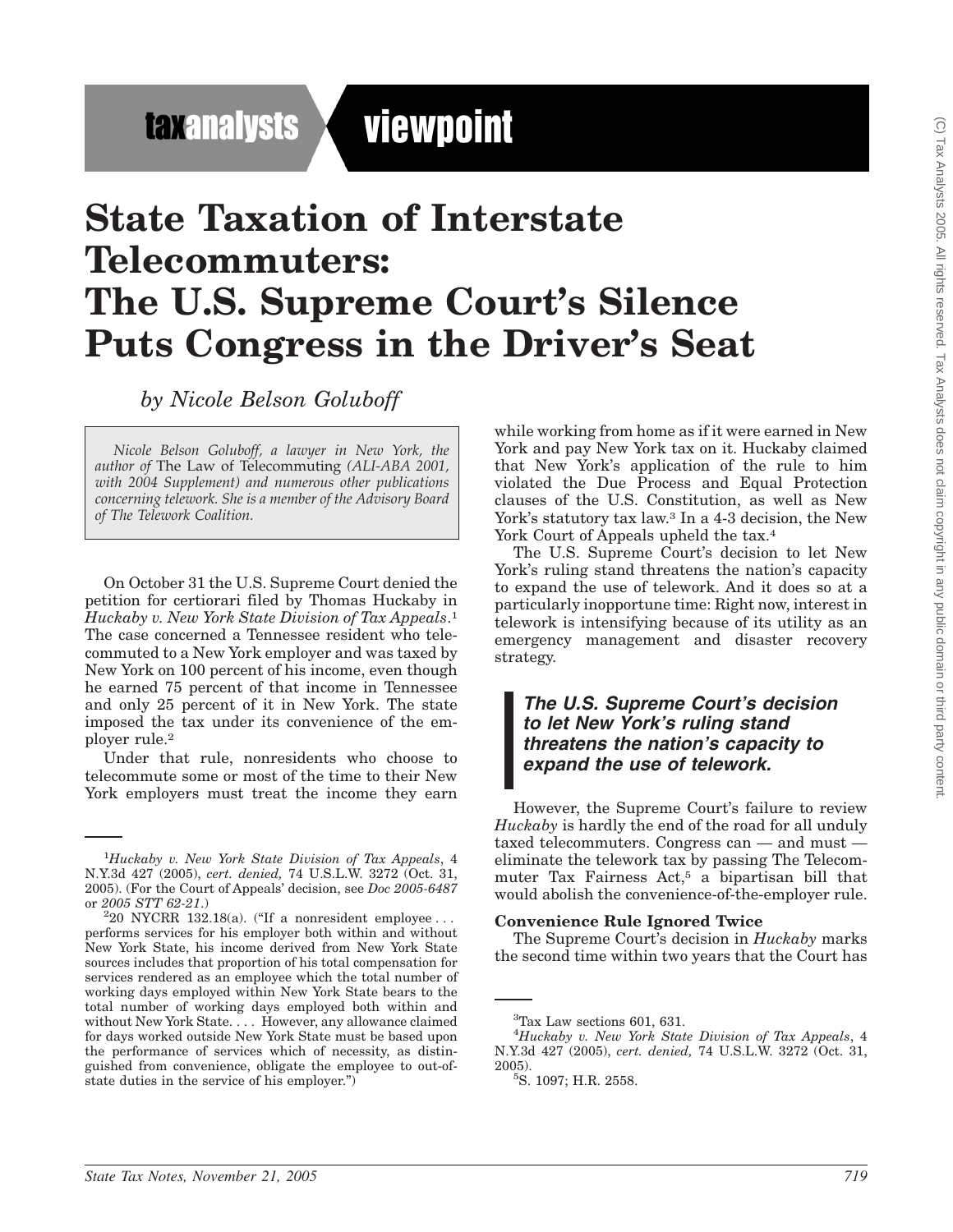refused to address constitutional challenges to New York's convenience rule. The first was in *Zelinsky v. Tax Appeals Tribunal of New York*.6

In *Zelinsky,* New York applied the convenience rule to Edward Zelinsky, a Connecticut resident and a professor at Cardozo School of Law in New York, who often worked from home. New York taxed him on 100 percent of his salary income, including the income he earned in Connecticut. Because Connecticut also taxed the income he earned there, Zelinsky was double-taxed on that income. He claimed that the double tax risk to which New York subjected him violated the Due Process and Commerce clauses. As in *Huckaby*, the New York Court of Appeals rejected his claims.<sup>7</sup>

#### **Telecommuters Nationwide at Risk**

The Supreme Court's rejection, two years in a row, of appeals to review the convenience rule leaves a significant portion of the American workforce at risk. Currently, nearly 10 million Americans telecommute to their employers, either some or all of the time.8 A study conducted in 2000 found that almost one in five employee-telecommuters worked for outof-state supervisors.9

As I have previously noted,<sup>10</sup> New York has applied the convenience rule to telecommuters around the country — not just in Tennessee and Connecticut, but also in New Jersey, Pennsylvania, New Hampshire, Maine, Florida, and North Carolina.11 Further, several other states have maintained a rule similar to New York's.12 By refusing to hear first *Zelinsky* and now *Huckaby*, the Supreme Court has effectively authorized any state to apply the convenience rule to telecommuters in any other state and punish them for their cross-border telework arrangements.

#### **Reckless Disregard**

Because the convenience rule results in disproportionate and (in some cases) double taxation of interstate telecommuters, it can make telework extremely expensive for many Americans. Thus, it is a powerful deterrent to the practice. Indeed, even the New York Court of Appeals in *Huckaby* acknowledged that the convenience rule might be "a discouragement to telecommuting.''13 However, as noted above, this is no time to obstruct telework.

## *Workforce distribution is an essential element of both publicand private-sector contingency plans. Obstructing telework now is indefensibly shortsighted.*

Budget-straining gas prices and imperiled fuel supplies have given telework national attention as a conservation tool. Following Hurricane Katrina, the federal government urged Americans to drive less.14 The U.S. Office of Personnel Management exhorted federal agencies to increase the use of telework among their employees.15 The U.S. General Services Administration offered free use of its telework centers to all federal employees through December 2005.16 Private businesses, too, have increased telecommuting opportunities for their employees.17 In addition to the looming energy crisis, the threat of a bird flu pandemic has compelled employers to heed the merits of decentralizing workers.18

Among the many lessons of September 11, the anthrax scare, the SARS epidemic, the international

<sup>6</sup> *Zelinsky v. Tax Appeals Tribunal of New York,* 1 N.Y.3d 85 (2003), *cert. denied,* 541 U.S. 1009 (2004). (For the Court of Appeals' decision, see *Doc 2003-25309* or *2003 STT 228-10*.) <sup>7</sup> *Id.*

<sup>8</sup> Herman, Tom, and Rachel Emma Silverman, ''Telecommuters May Face New Taxes,'' *The Wall Street Journal,* Nov. 1, 2005 (citing data supplied by the Telework Advisory Group at WorldatWork).

<sup>&</sup>lt;sup>9</sup>ITAC, "Telework America 2000 Research: Key Findings," October 2000, available at http://www.workingfromanywhere.org. *See also* Maher, Kris, ''Corner Office Shift: Telecommuting Rises In Executive Ranks,'' *The Wall Street Journal,* Sept. 21, 2004, at B1 (indicating that companies recruiting out-of-state executives increasingly favor hiring them on a telecommuting basis, rather than requiring them

to relocate).<br><sup>10</sup>Goluboff, Nicole Belson, "Congress Must Slam the Brakes On New York's Convenience-of-the-Employer Rule,'' *State Tax Notes,* May 2, 2005, p. 363, *2005 STT 83-13*, or *Doc*

<sup>&</sup>lt;sup>11</sup>See Matter of Speno, 35 N.Y.2d 256 (1974)(New Jersey); *Matter of Phillips,* 267 A.D.2d 927 (App.Div. 3d Dept. 1999)(Pennsylvania); *Matter of Gray*, DTA No. 819457 (Feb. 24, 2005) (New Hampshire); *Matter of Wallace,* DTA No. 817182 (Dec. 21, 2000) (Maine); *Matter of Roemer,* DTA No. 815734 (Sept. 3, 1998) (Florida); *Matter of King* (State Tax Commission, Apr. 6, 1987) (North Carolina). <sup>12</sup>*See, e.g.,* 61 Pa. Code section 109.8; Neb. Admin. Code

sections 316-22-003.01C(1).

<sup>13</sup>*Huckaby v. New York State Division of Tax Appeals*, 4 N.Y.3d 427 (2005), *cert. denied,* 74 U.S.L.W. 3272 (Oct. 31,

<sup>2005).</sup>  $14$ Leonhardt, David; Jad Mouawad, and David E. Sanger, ''To Conserve Gas, President Calls for Less Driving,'' *The New*

<sup>&</sup>lt;sup>15</sup>Linda M. Springer, director of the U.S. Office of Personnel Management, Memorandum for Heads of Departments and Agencies Concerning Human Capital Flexibilities to Reduce Fuel Consumption, Sept. 2, 2005, available at http://

www.chcoc.gov. <sup>16</sup>*Id.* 17Armour, Stephanie, ''Companies Helping Workers With Commuting Costs,'' *USA Today,* Sept. 20, 2005; Amit R. Paley, ''Telecommuting Interest Soars; Pump Prices Spur Workers to Abandon Long Drives,'' *The Washington Post,* Sept. 14, 2005,

at B01.<br><sup>18</sup>See, e.g., Armour, Stephanie, "Firms Ponder Bird Flu Scenarios,'' *USA Today,* Nov. 6, 2005.